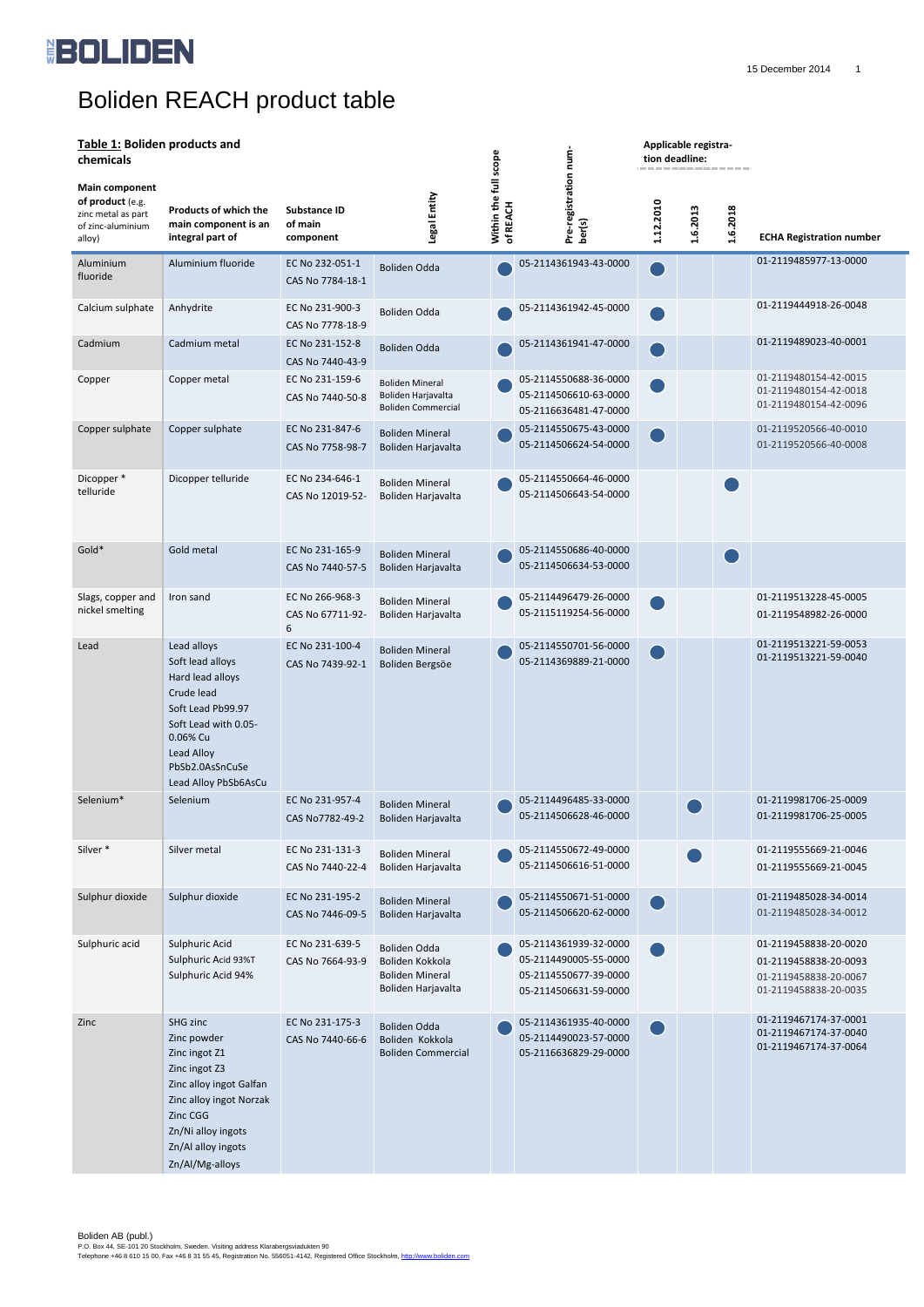

Boliden AB (publ) P.O. Box 44, SE-101 20 Stockholm, Sweden. Visiting address Klarabergsviadukten 90 Telephone +46 8 610 15 00, Fax +46 8 31 55 45, Registration No. 556051-4142, Registered Office Stockholm[, http://www.boliden.com](http://www.boliden.com/) 



\* Gold, Silver, Selenium and Dicoppertelluride is notified to the Classification & Labelling inventory and the intention is to register before the applicable registration deadlines given in the table.

#### **Downstream use of Boliden substances / products (Link to Page 4)**

Our customers should check that their use(s) of our product is covered by the REACH registration. The uses supported by Boliden are the same as registered by the consortia of which we are a member. Registered uses can be checked by using the links to the consortia web – sites under the "REACH information" section or using the links in the column for " Main component of product" in Bolidens product table above.

#### **Alloying elements**

Boliden has made sure that all alloying elements used in our products have been preregistered and registered by our suppliers.